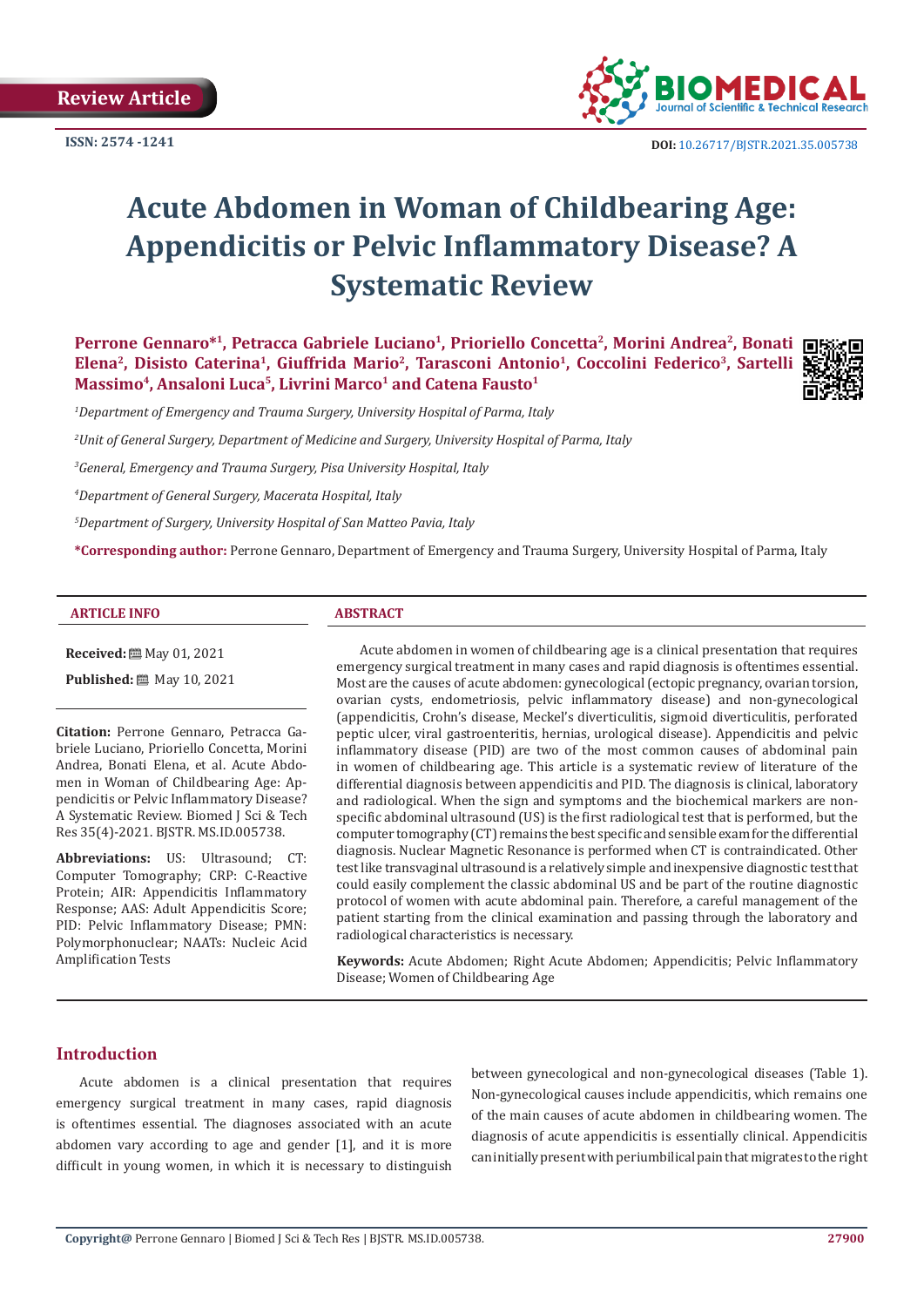lower quadrant, classically more intense over McBurney's point. The pain can be associated with fevers along with nausea, vomiting and anorexia, that classically occur after pain onset. Common laboratory abnormalities include leukocytosis (white blood cells WBS > 20.000 cells/mm<sup>3</sup>) and an elevated C-reactive protein (CRP) level. Although appendicitis is a highly prevalent disease, especially in Western countries, diagnosis remains a challenge for the surgeon and requires a combination of medical history, laboratory tests, clinical and diagnostic imaging (ultrasound, CT and MRI). Several clinical and laboratory-based scoring systems have been devised to assist diagnosis and the most widely used are the Alvarado score, the AIR (Appendicitis Inflammatory Response) and the AAS (Adult Appendicitis Score).

# **Table 1.**

| Lower Quadrant Abdominal Pain in Young Women |                                      |  |  |
|----------------------------------------------|--------------------------------------|--|--|
| <b>Non-Gynaecological Disease</b>            | <b>Gynaecological Disease</b>        |  |  |
| Appendicitis                                 | Ectopic pregnancy                    |  |  |
| Crohn's disease                              | Ruptured follicular or corpus luteum |  |  |
| Meckel's diverticulitis                      | <b>cust</b>                          |  |  |
| Sigmoid diverticulitis                       | Ovarian torsion                      |  |  |
| Perforated peptic ulcer                      | PID                                  |  |  |
| $\bullet$ Viral gastroenteritis              | Haemorrhage of an ovarion cyst       |  |  |
| Mesenteric adenitis                          | Mittelschmera                        |  |  |
| $\bullet$ Ventral and inguinal hernias       | Endometriosis                        |  |  |
| Urological diseases:                         |                                      |  |  |
| Pyelonephritis<br>$\circ$                    |                                      |  |  |
| Perinephric abscess<br>$\circ$               |                                      |  |  |
| Urolithiasis<br>O                            |                                      |  |  |
| Urinary tract infections<br>$\circ$          |                                      |  |  |

The last WSES guidelines [2] on appendicitis recommend the use of AIR score and AAS score as clinical predictors of acute appendicitis (Table 2). In women of childbearing age, the diagnosis is further complicated because, in case of lower abdominal pain, appendicitis must be distinguished from a variety of gynecological conditions in order to avoid unnecessary intervention. A careful gynecological history should be taken in all women with acute abdomen, concentrating on menstrual cycle, vaginal discharge and possible pregnancy. For all female patients of childbearing age, pregnancy testing should always be part of the workup for any abdominal pain to rule out ectopic pregnancy. Other gynecologic causes include ruptured ovarian cysts, mittelschmerz (midcycle pain occurring with ovulation), endometriosis, ovarian torsion, ectopic pregnancy and pelvic inflammatory disease (PID) [3,4]. PID comprises a spectrum of diseases that include salpingitis, endometritis and tubo-ovarian sepsis. Typically, the pain is lower intense than in appendicitis and is bilateral. A history of vaginal discharge, dysmenorrhea and burning pain on micturition is a

helpful differential diagnostic point. The physical findings include cervical tenderness on vaginal examination. When suspected, a high vaginal swab for Chlamydia trachomatis and Neisseria gonorrhoeae culture should be taken and a transvaginal ultrasound can be performed.

# **Table 2.**

|                                   | <b>Alvarado</b><br>(MANTRELS)<br><b>Score</b> | <b>AIR Score</b> |  |
|-----------------------------------|-----------------------------------------------|------------------|--|
| <b>Symptoms</b>                   |                                               |                  |  |
| • Migratory RIF pain              | $\mathbf{1}$                                  |                  |  |
| • Anorexia                        | 1                                             |                  |  |
| • Nausea or vomiting              | 1                                             |                  |  |
| • Vomiting                        |                                               | 1                |  |
| <b>Signs</b>                      |                                               |                  |  |
| · Tenderness (RIF)                | 2                                             | $\mathbf{1}$     |  |
| • Rebound tenderness              | 1                                             |                  |  |
| • Light                           |                                               | 1                |  |
| · Medium                          |                                               | $\overline{2}$   |  |
| • Strong                          |                                               | 3                |  |
| • Elevated temperature (>37,5 °C) | $\mathbf{1}$                                  |                  |  |
| • Elevated temperature (>38,5 °C) |                                               | $\mathbf{1}$     |  |
| Laboratory                        |                                               |                  |  |
| • Leucocytosis                    | $\overline{2}$                                |                  |  |
| $\cdot$ 10-14,9x10 $^{\circ}/$ L  |                                               | 1                |  |
| $\bullet > 15x10^9/L$             |                                               | 2                |  |
| • Polymorphonuclear leucocytes    |                                               |                  |  |
| $•70 - 84%$                       |                                               | $\mathbf{1}$     |  |
| $\bullet > 85\%$                  |                                               | $\overline{2}$   |  |
| • Shift to left                   | $\mathbf{1}$                                  |                  |  |
| • C-reactive protein              |                                               |                  |  |
| $\cdot$ 10-49 g/L                 |                                               | 1                |  |
| $\bullet$ >50 g/L                 |                                               | 2                |  |
| Total                             | 10                                            | 12               |  |

Treatment is usually a combination of ofloxacin and metronidazole for 14 days. The diagnosis of PID is both difficult and important as more than 60% of women who have severe PID or multiple PID episodes become infertile. In addition, missed or delayed diagnosis are associated with chronic pelvic pain and ectopic pregnancy [5,6]. Appendicitis and pelvic inflammatory disease (PID) are two of the most common causes of abdominal pain in women of childbearing age [7]. The estimated prevalence of self-reported lifetime PID was 4.4% in sexually experienced women of reproductive age (18-44 years) in the US. Based on NHANES 2013-2014 data, an estimated 2.5 million women aged 18-44 years in the United States reported a lifetime history of PID diagnosis. Nevertheless, in the United States, 250,000 cases of appendicitis are reported annually, representing 1 million patient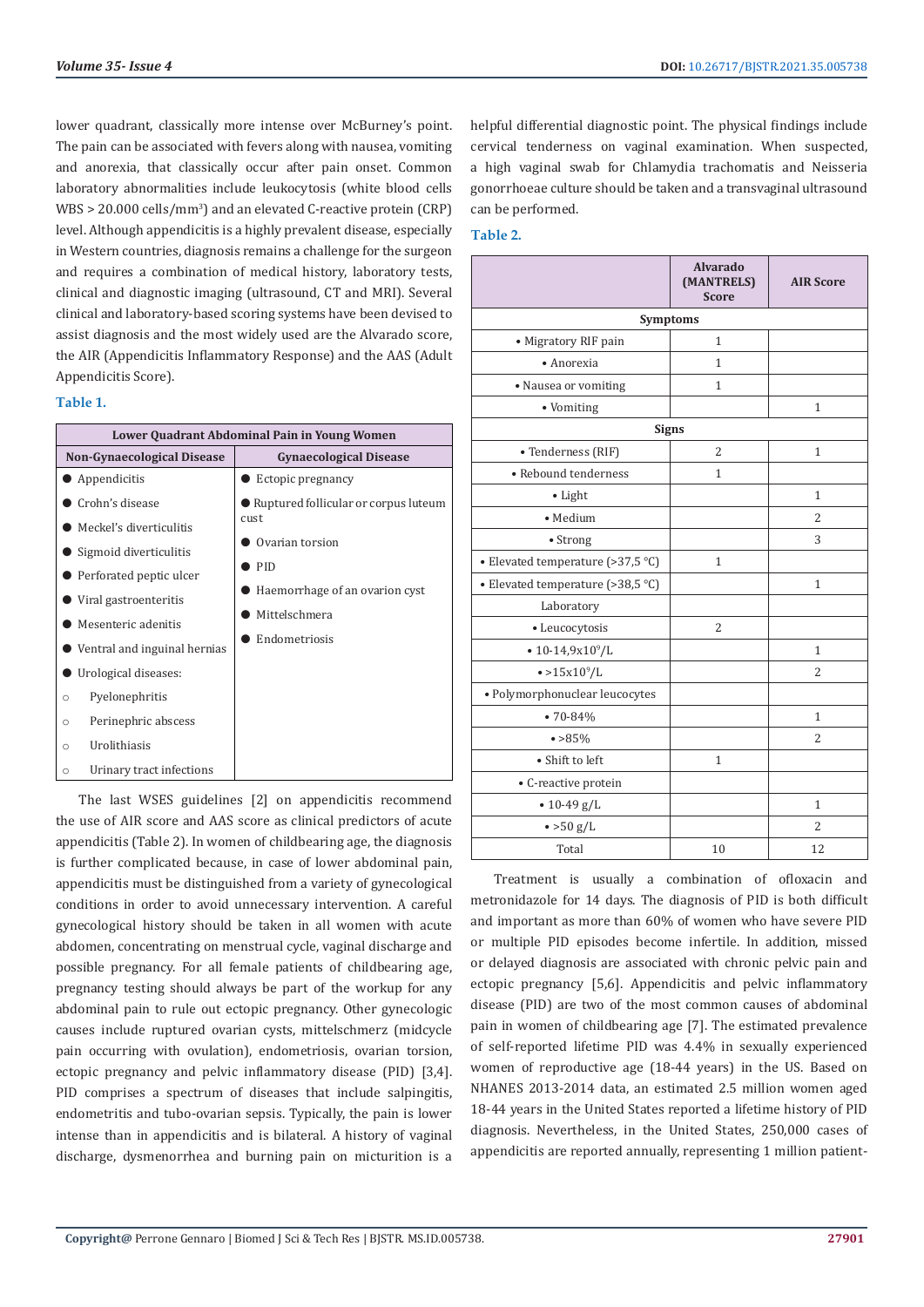days of admission and occurs in 7% of the US population, with an incidence of 1.1 cases per 1000 people per year [8]. Due to the similar presentations of these conditions, the rate of misdiagnosis is high. In fact, the most frequent reason for malpractice claims against emergency department physicians is missed appendicitis diagnosis. It is important to be vigilant evaluating and treating women at risk for appendicitis and PID because the sequelae of either condition left untreated can be as severe as death.

The aim of this article is to review the literature to identify the criteria to distinguish appendicitis from PID, to make an earliest possible diagnosis and treatment.

# **Material and Methods**

We conducted a review of the PubMed database searching the terms "appendicitis" and "pelvic inflammatory disease OR PID" in publications from 2000 to 2021 and filtering the results by population of women of childbearing age (13-44 years). Our search showed 95 results. After analyzing the scientific articles, we extrapolated 26.

# **Results**

# **Clinical Diagnosis**

Abdominal pain in women of childbearing age can be difficult to diagnose. In attempting to differentiate appendicitis from PID, many aspects of history, physical examination and clinical data can help to clarify the diagnosis. However, some of the data historically used in differentiating appendicitis and PID have not proven to be useful in studies. Women of childbearing age who go to the emergency room for acute abdominal pain usually have various symptoms that can direct the diagnosis towards a gynecological or intestinal pathology. It is usually difficult to distinguish acute appendicitis from PID just based on the patient's clinical examination during the first visit. Various studies have analyzed aspects of differential diagnosis between the two diseases. Charveriat, et al. [9] concluded that adnexal pain resulting from cervical motility is the most important clinical sign of PID (sensitivity 95-99%) and may be associated with other symptoms such as fever, leucorrhea and metrorrhagia that support the first diagnostic suspicion. Therefore, a patient with such symptoms should be directed to a gynecological consultation and a thorough pelvic examination.

Furthermore, a positive history for sexually transmitted diseases must be investigated to support the diagnosis of PID (with a specificity of 82%). Other authors [10] consider mandatory for a woman of childbearing age with non-specific abdominal symptoms to routinely perform both a complete abdominal examination and a pelvic-gynecological examination. Kruska [11] in 2010 summarized the symptoms of PID and acute appendicitis. Positive predictive values ratio for acute appendicitis were 8.4 for pain in the right iliac fossa, 3.6 for pain migrating from the periumbilical region to right iliac fossa, 3.2 for fever and psoas sign, and only 2.0 for positive Blumberg sign. Regarding PID, leucorrhea (positive predictive value 3,3) and bilateral pelvic abdominal pain (2,5) were very important, while fever and leukocytosis were less specific. Dahlberg, et al. [12] specifically analyzed the clinical presentations of the two diseases and documented that although cervical and uterine pain are more specific in PID, they are still present in 28% of women with acute appendicitis. Furthermore, almost 50% of the women who had an intraoperative diagnosis of acute appendicitis did not present the classic symptoms of the disease [13]. However, another study point out that cervical motion tenderness alone is not specific for PID; it is present in 25% of cases of appendicitis and 50% of ectopic pregnancies.

Morishita study in 2007 [14] is the most relevant on the clinical presentation of these two pathologies. In this retrospective study, the data of 181 women with abdominal pain were analyzed, 109 with appendicitis diagnosis and 72 with PID. The authors demonstrated that women with PID were younger ( $p = 0.003$ ), with a higher body temperature ( $p = 0.016$ ), with bilateral pelvic pain ( $p \le 0.001$ ), and with cervical motility pain (p <0.001). Contrariwise, women with acute appendicitis had more epigastric pain (p <0.001), migrating pain (p <0.001), appetite loss (p <0.001), nausea and vomiting (p  $(0.001)$  and right iliac fossa pain ( $p < 0.001$ ). Other studies have focused their attention on the need of further radiological and clinical investigations to distinguish PID from acute appendicitis because the clinical examination alone is not sufficient for the correct diagnostic classification. Moreover, Dahlberg, et al. [12] analyzed the patient's number of pain episodes and their duration. Typically, an acute onset pain is associated with appendicitis than PID. Acute appendicitis' pain usually lasts 24 to 36 hours, while the pain of PID can last for weeks or until treated. It is clear how the clinic itself can direct the surgeon towards a differential diagnosis between PID and acute appendicitis in women of childbearing age, but it must be accompanied by further laboratory and radiological investigations.

### **Laboratory Diagnosis**

All women of childbearing age who present to the emergency room with acute abdominal pain undergo a blood sample for routine blood chemistry tests. These consist of blood counts with leukocyte formula, liver function tests, renal function tests and measurement of inflammation markers (for example erythrocyte sedimentation rate and CRP). Furthermore, if the painful symptoms affect the lower quadrants of the abdomen, a chemical-physical examination of the urine could be performed [15]. From the studies published on this topic, the simple execution of routine blood tests does not allow us to differentiate PID and acute appendicitis because an increase of inflammation indices (white blood cell counts and elevated CRP) is possible in both clinical conditions. In case of prolonged observation of the patient, it may be useful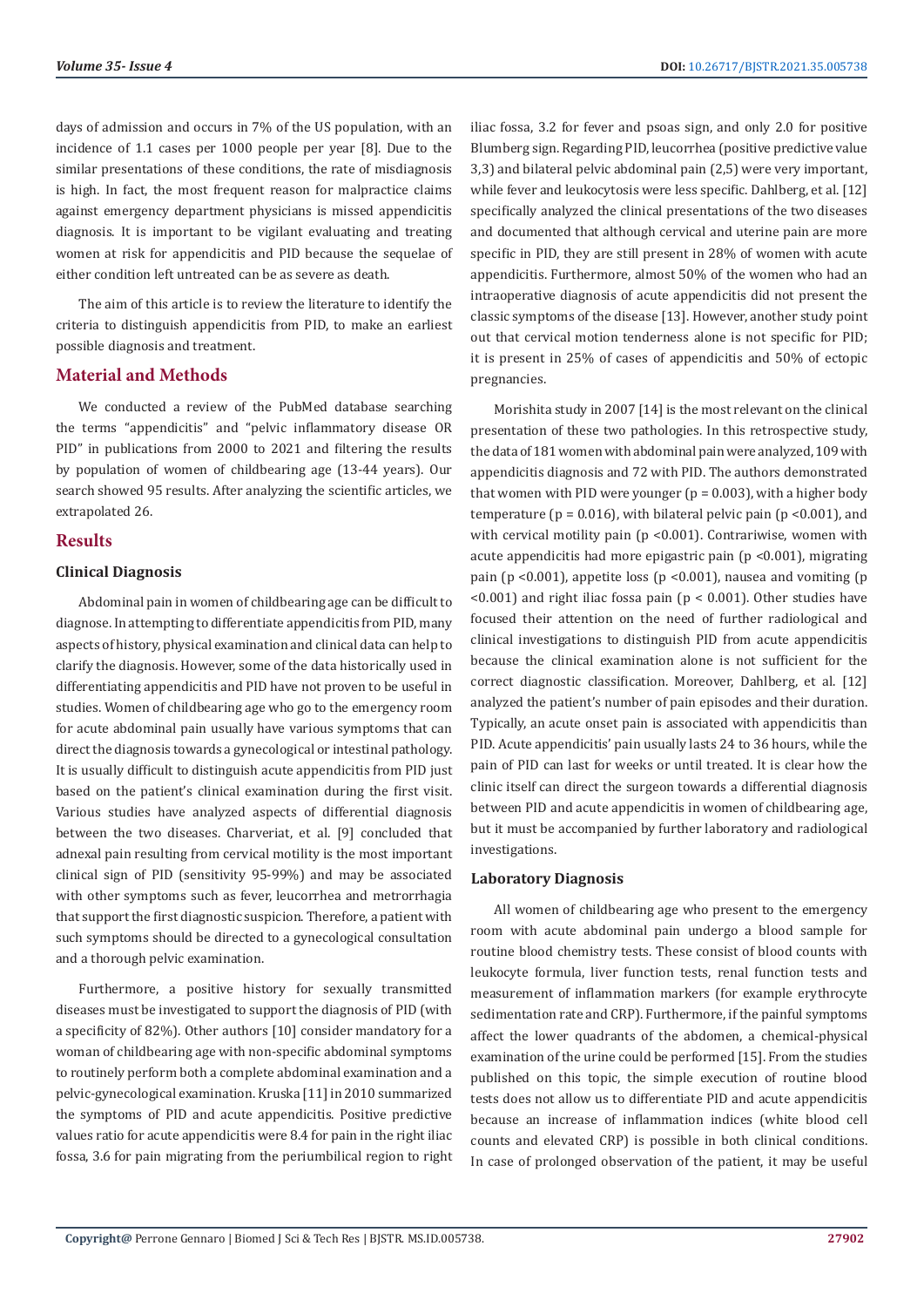to repeat the routine blood tests because a rapid worsening of the indexes of inflammation can highlight an acute appendicitis rather than a PID [12].

In patients of childbearing age with abdominal pain, a b-hcg test should be always done to exclude an unrecognized or ectopic pregnancy [12]. Second level examinations may be useful in patients with non-specific abdominal symptoms. Among these, certainly important is a cervical swab to diagnose genital infections (for example Neisseria gonorrhoeae or Chlamydia trachomatis) which would support the diagnosis of PID. The findings of 10 or more polymorphonuclear (PMN) leukocytes on a gram-stained endocervical smear is diagnostic of mucopurulent cervicitis and can help substantiate the diagnosis of PID. Rapid tests for the detection of these microorganisms are available [11]. Most physicians are now using nucleic acid amplification tests (NAATs) to detect chlamydia and gonorrhea. These tests amplify and detect DNA and RNA sequences and are much more sensitive than previous chlamydia and gonorrhea tests. Urine NAATs have sensitivities and specificities like those of cervical samples [12].

Newer evidence documents that microorganisms associated with bacterial vaginosis have been found in women with laparoscopically proven PID. However, it is important to realize that the sensitivity of the clinical diagnosis for PID based on a pelvic examination alone is only 60% to 70%. Considering additional biochemical markers that may aid in the differential diagnosis between PID and acute appendicitis, some authors have considered intrauterine nitric oxide measurement [16]. In this retrospective case-control study, intrauterine nitric oxide (NO) values were compared in women with a laparoscopic diagnosis of appendicitis or PID. In patients with PID, NO values were found much higher than those with appendicitis or compared to healthy controls. Other biochemical markers of inflammation like interleukin-6, IL-8 and CD-64 have been associated with appendicitis compared with nonsurgical causes of acute abdominal pain [17]. On the contrary the plasma levels of LRG1 were not useful to differentiate between acute appendicitis and pelvic inflammatory disease [18].

### **Radiological Diagnosis**

All women who come to the emergency room for acute abdominal pain undergo to first-level radiological investigations [19,20]. Among these, the first is abdominal ultrasound (US). This gives informations about the presence of free abdominal fluid, free air, intestinal obstruction, parenchymal pathologies (hepatic, splenic, renal, adrenal, pancreatic), appendicular and gynecological pathologies or conditions (adnexal cysts, ovarian torsions, pelvic abscesses, uterine fibroids, etc.) and vascular diseases (aneurysms or arterial dissection).

# **Abdominal Ultrasound (US)**

In the differential diagnosis between PID and acute appendicitis, abdominal ultrasound can guide the diagnosis but, in some cases, this is not diagnostic because both clinical conditions may have similar presentation (fluid in Douglas and ovaries, salpingi and appendix edematous and thickened) [21]. Therefore, in women of childbearing age with doubtful diagnosis it is always indicated to perform a gynecological examination with transvaginal ultrasound that permit a more accurate visualization of the adnexa and the uterus. Other studies [22,23] have shown that ultrasound, in the diagnosis of acute appendicitis, has a sensitivity of 75-90% and specificity of 85-98% with the advantages of a lack of ionizing radiation and a high positive predictive value (95%). The normal appendix is rarely seen by US. Usually, the ultrasound presentation corresponds to an edematous appendix with thickened walls, with a periappendicular fluid flap and, in the most severe cases, periappendicular air bubbles or free abdominal air. Nevertheless, the diagnosis of acute appendicitis can be made by demonstration of a non- compressible, aperistaltic, blind-ending tubular structure measuring greater than 6 mm in diameter. The periappendiceal fat may be echogenic due to the inflammation, and color doppler US may be helpful in showing hyperemia within the thickened wall [24].

Some findings, such as submucosal ring, echogenic fat and intraluminal gas are always absent in acute PID. Similarly, cogwheel sign or incomplete septum were not observed in appendicitis [23]. Difficulties in diagnosis occur if there is a true retrocecal appendix, if the inflammation is limited to the tip of the appendix, if gas in the appendix makes it difficult to differentiate from terminal ileum, and in perforation when the appendix decompresses effectively destroying the most important sonographic feature. Secondary findings then become necessary to assist diagnosis and include loculated pericecal fluid, thickening of adjacent bowel walls, thickening and increased echogenicity in the adjacent mesentery or omentum, and frank abscess formation. However, these latter findings are not specific for appendicitis and can be seen with other intraabdominal inflammatory processes [23]. Moreover, PID tends to be a bilateral process and sonographic features are variable related to the extent of the disease. Endometrial thickening or fluid in the appropriate clinical setting is supportive of an endometritis. Purulent fluid accumulating in the pouch of Douglas in more extensive disease can be identified sonographically as particulate fluid. Salpingitis with tubal occlusion may result in a pyosalpinx.

# **Computer Tomography (CT)**

When the clinical presentation is non-specific and the ultrasound is non-diagnostic, patients undergo abdomen computer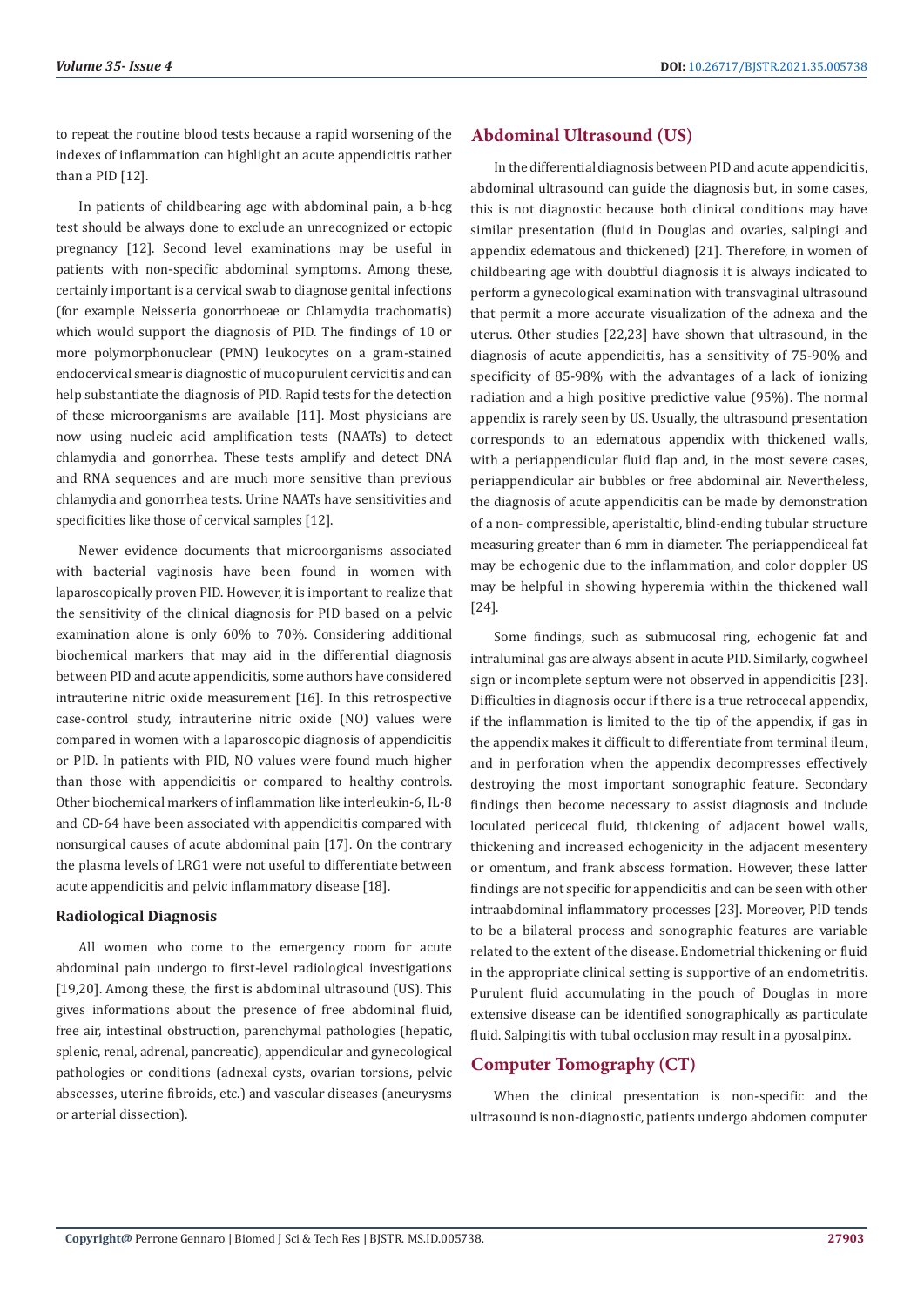tomography (CT) with contrast medium [19,20,22]. The use of CT, which is the test of choice for suspected appendicitis in adults, has been shown to improve diagnostic accuracy. CT decreases the falsenegative rate to 4% overall and 8.3% in females of childbearing age. Findings on CT are overall swelling (>6mm), wall thickening, and enhancement of the appendix. Secondary signs include periappendiceal fat stranding, pericolic fluid, and focal thickening of the cecum. The appendix may be difficult to visualize in cases of appendiceal rupture, which may be suspected if there is a focal defect in the wall of the inflamed appendix, an appendicolith outside the appendix, a periappendiceal fluid collection, or extraluminal gas near the appendix [20]. In Hentour's retrospective study of the role of CT in the differential diagnosis between PID and acute appendicitis, it was found that only two CT findings (appendiceal diameter and left tubal thickening) were very accurate in differentiating PID from acute appendicitis.

Consequently, the first step in interpreting abdominopelvic CT in non-appendectomised women of reproductive age with acute lower abdominal pain is to measure the appendiceal diameter. If the appendiceal diameter is  $\lt$  7 mm, appendicitis is very improbable and thus CT findings of PID should be investigated. If the appendiceal diameter is  $\geq$  7 mm, left tubal thickening should be analyzed, since a left tubal diameter  $\geq 10$  mm would indicate PID rather than appendicitis [22]. Conversely, it has been shown that in PID the most present CT radiological features are haziness of the pelvic fat, obscuration of the pelvic fascial planes, thickening of the uterosacral ligaments, abnormal endometrial enhancement with fluid in the endometrial cavity, enhancement and thickening of the fallopian tubes, and abnormal enhancement, enlargement, and reactive polycystic change of the ovaries [25]. Moreover, the presence of an appendicolith, cecal origin of the tubular structure, and the presence of cecal wall thickening ("cecal bar" sign) are helpful distinguishing features of appendicitis [22]. The sensitivity of CT in appendicitis is from 87% to 98%, higher than US o MRI.

# **Nuclear Magnetic Resonance (NMR)**

In some centers, especially in the United States, the use in emergency of nuclear magnetic resonance (NMR) has become routine in the management of acute abdominal pain in women of childbearing age and in pregnant women [26,27]. Magnetic Resonance Image (MRI) is a valuable tool in the evaluation of suspected appendicitis, either as an adjunct to or a replacement for an initial right lower quadrant US. This is particularly true for pediatric and pregnant patients, in whom ionizing radiation must be avoided. Scan times have been decreased using protocols including as few as four sequences, which allow for diagnostic imaging of the abdomen and pelvis in almost 15 minutes [21]. MRI has sensitivity, specificity, and accuracy for diagnosis of appendicitis of 95%, 89%, and 93%, respectively. For diagnosis of appendiceal perforation, MRI imaging demonstrates slightly higher sensitivity

(57%) than ultrasound with conditional CT (48% sensitivity) [22]. The inflammation will be depicted best on the fluid-sensitive T2 weighted images; fat saturation allows the signal abnormality to be more readily apparent. Appendiceal wall thickening (>2mm) will show hypointense signal on T1-weighted images and hyperintensity on T2-weighted images, with the caliber of the appendix measuring greater than 6 mm.

Periappendiceal fat inflammation will manifest as hyperintense T2 signal, consistent with edema. In the nonpregnant patient, gadolinium contrast administration increases the sensitivity of MRI in diagnosing acute appendicitis where intense appendiceal wall enhancement is seen on the fat-suppressed postcontrast T1 images [28]. MRI imaging, given the lack of a radiation-associated risk and the relative safety of gadolinium- based contrast agents, is an attractive alternative to CT for the evaluation of pelvic inflammatory disease. Compared with US, MRI imaging provides superior depiction of adnexal edema. T2-weighted fat-saturated images show parametrial signal hyperintensity due to edema. A tuboovarian abscess appears with mild signal hyperintensity on T1 weighted images and high signal intensity on T2-weighted images be- cause of internal debris. At contrast-enhanced MR imaging, an abscess has a thick enhancing wall. Occasionally, an adjacent fluidfilled tubular structure, which represents an inflamed fallopian tube, is seen: hydrosalpinx, which may manifest with acute lower abdominal pain, is well depicted at MR imaging.

# **Discussion**

PID and acute appendicitis remain two frequent pathologies in women of childbearing age and for this reason many studies have been performed on this topic. The differential diagnosis between the two pathologies may not be easy, especially in vague clinical presentation and with doubtful symptoms. The general surgeon must pay attention to the possible non-intestinal causes of acute abdominal pain in young women, also excluding all those gynecological causes that can mimic acute appendicitis. Studies have shown that in these patients a complete physical examination must always include a gynecological examination with cervicovaginal swabs to look for possible infections. Furthermore, an adequate sexual history should always be investigated as well as the use of intrauterine devices that can cause PID. The most recent studies have shown how a careful clinical analysis, before laboratory and radiological tests, can guide towards the right diagnosis. Pain migration from periumbilical to right iliac fossa with positive Blumberg's sign is more pathognomonic of acute appendicitis than bilateral pain, lasting more than 24-36 hours and characterized by non-worsening that are more specific in PID.

Routine laboratory investigations (complete blood count, leukocyte count, CRP, erythrocyte sedimentation rate) do not help to define a correct diagnosis because they are non-specific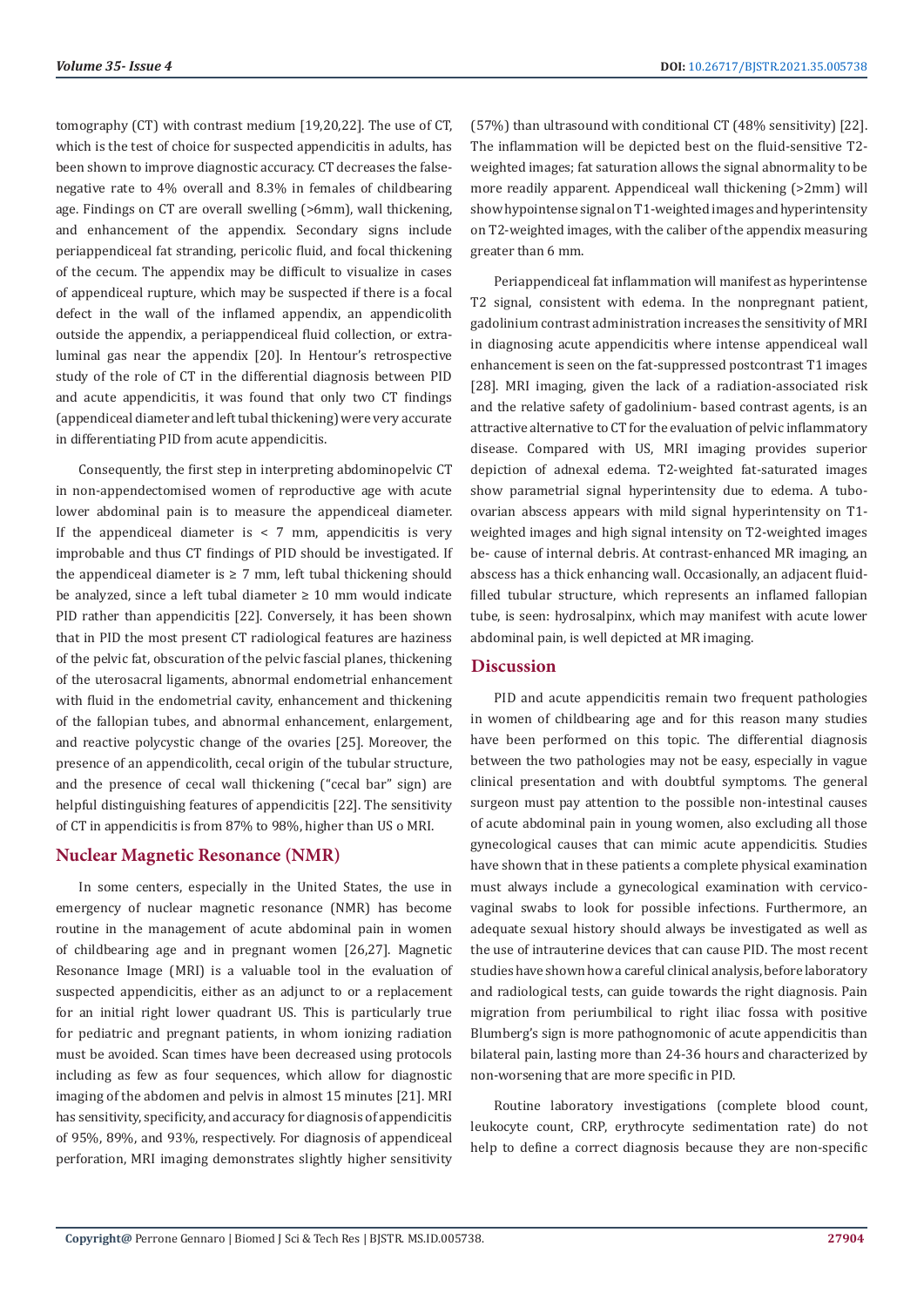indicators of inflammation. Microbiological investigations would be more appropriate to investigate sexually transmitted infections (Neisseria gonorrhea, Chlamydia tracomatis) in young women with non-specific abdominal symptoms. More specific laboratory tests such as the search for inflammatory interleukins 6 and 8 or the measurement of intrauterine nitric oxide levels appear to be too specific investigations to be part of routine clinical practice and should be reserved within study protocols. Among the radiological investigations, ultrasound is certainly the first diagnostic step in young women of childbearing age with acute abdominal pain. This easily gives information in severe clinical presentation of abdominal pathology but is unfortunately little diagnostic in ambiguous cases with non-specific symptoms. CT appears to be the most specific and sensitive diagnostic test, with the best diagnostic accuracy in distinguishing between PID and acute appendicitis.

However, it should be avoided in children and pregnant women. CT images have the advantage of defining the characteristics of PID and acute appendicitis more specifically. The dimensional cut-off on the thickness of the appendicular walls of 6-7 mm is universally accepted as a pathognomonic finding of acute appendicitis. As well as the thickening of the uterosacral ligaments, abnormal endometrial enhancement with fluid in the endometrial cavity, enhancement and thickening of the fallopian tubes, and abnormal enhancement, enlargement, and reactive polycystic change of the ovaries are more specific radiological signs in PID. MRI plays a secondary role because it can be rarely performed in emergency, except in hospitals with great economic and technological resources. The advantage is no exposition to radiation of patients and excellent specificity and sensitivity in best defining acute appendicitis or PID. However, it should be reserved for specific population groups (pregnant women, children).

On the other hand, transvaginal ultrasound is a relatively simple and inexpensive diagnostic test that could easily complement the classic abdominal US and be part of the routine diagnostic protocol of women with acute abdominal pain. This radiological test has good sensitivity and specificity to exclude acute appendicitis in those cases where the gynecological cause of pain is more likely. Certainly, new and further studies are needed to define the best diagnostic protocol in women of childbearing age with acute abdominal pain presenting in ED. Above all, prospective multicenter studies or randomized trials would be needed.

# **Conclusion**

PID and acute appendicitis are two very frequent pathologies in women of childbearing age. A correct differential diagnosis may not always be easy, especially in not typically clinical presentation. Therefore, a careful management of the patient starting from the clinical examination and passing through the laboratory and radiological characteristics is necessary. A correct diagnosis allows a better patient management and reduction of unnecessary surgeries.

# **References**

- 1. [LG Graff IV, D Robinson \(2001\) Abdominal pain and emergency](https://pubmed.ncbi.nlm.nih.gov/11214394/) [department evaluation. Emergency Medicine Clinics of North America](https://pubmed.ncbi.nlm.nih.gov/11214394/) [19\(1\): 123-136.](https://pubmed.ncbi.nlm.nih.gov/11214394/)
- 2. [S Di Saverio, Podda M, De Simone B, Ceresoli M, Augustin G, et al. \(2020\)](https://pubmed.ncbi.nlm.nih.gov/32295644/) [Diagnosis and treatment of acute appendicitis: 2020 update of the WSES](https://pubmed.ncbi.nlm.nih.gov/32295644/) [Jerusalem guidelines. World Journal of Emergency Surgery 15\(1\): 27.](https://pubmed.ncbi.nlm.nih.gov/32295644/)
- 3. [Prystowsky JB, Pugh CM, Nagle AP \(2005\) Appendicitis. Current](https://www.scholars.northwestern.edu/en/publications/appendicitis) [Problems in Surgery 42\(10\): 694-742.](https://www.scholars.northwestern.edu/en/publications/appendicitis)
- 4. Silen W, Cope Z (2010) Cope's Early Diagnosis of the Acute Abdomen. Oxford University Press, United Kingdom.
- 5. [Weström L \(1980\) Incidence, prevalence, and trends of acute pelvic](https://pubmed.ncbi.nlm.nih.gov/7008604/) [inflammatory disease and its consequences in industrialized countries.](https://pubmed.ncbi.nlm.nih.gov/7008604/) [American Journal of Obstetrics and Gynecology 138\(7\) 880-892.](https://pubmed.ncbi.nlm.nih.gov/7008604/)
- 6. [Westrom L, Bengtsson LP, Mardh PA \(1981\) Incidence, trends, and risks](https://www.ncbi.nlm.nih.gov/pmc/articles/PMC1503785/) [of ectopic pregnancy in a population of women. BMJ 282\(6257\): 15-18.](https://www.ncbi.nlm.nih.gov/pmc/articles/PMC1503785/)
- 7. (2017) Prevalence of Pelvic Inflammatory Disease in Sexually Experienced Women of Reproductive Age-United States, 2013-2014. Annals of Emergency Medicine 70(1): 28-30.
- 8. [Craig S \(2021\) Appendicitis: Practice Essentials, Background, Anatomy.](https://emedicine.medscape.com/article/773895-overview%20(accessed%20Apr.%2027,%202021).) [Medscape.](https://emedicine.medscape.com/article/773895-overview%20(accessed%20Apr.%2027,%202021).)
- 9. Charvé[riat A, Fritel X \(2019\) Diagnostic d'une infection g](https://www.sciencedirect.com/science/article/pii/S2468718919301138)énitale haute : critè[res cliniques, paracliniques, imagerie, et cœlioscopie. RPC infections](https://www.sciencedirect.com/science/article/pii/S2468718919301138) gé[nitales hautes CNGOF et SPILF. Gyn](https://www.sciencedirect.com/science/article/pii/S2468718919301138)écologie Obstétrique Fertilité & Sé[nologie 47\(5\): 404-408.](https://www.sciencedirect.com/science/article/pii/S2468718919301138)
- 10. Lloyd TDR, [Malin G, Pugsley H, Garcea A, Garcea G, et al. \(2006\) Women](https://www.sciencedirect.com/science/article/abs/pii/S1479666X06800168) [presenting with lower abdominal pain: A missed opportunity for](https://www.sciencedirect.com/science/article/abs/pii/S1479666X06800168) [chlamydia screening?. The Surgeon 4\(1\): 15-19.](https://www.sciencedirect.com/science/article/abs/pii/S1479666X06800168)
- 11. [Kruszka P, Kruszka SJ \(2021\) Evaluation of Acute Pelvic Pain in Women.](https://www.aafp.org/afp/2010/0715/p141.html) [American Family Physician 82\(2\): 141-147.](https://www.aafp.org/afp/2010/0715/p141.html)
- 12. [Dahlberg DL, Lee C, Fenlon T, Willoughby D \(2004\) Differential diagnosis](https://www.researchgate.net/publication/8913165_Differential_diagnosis_of_abdominal_pain_in_women_of_childbearing_age_Appendicitis_or_pelvic_inflammatory_disease%20(accessed%20Apr.%2027,%202021).) [of abdominal pain in women of childbearing age. Appendicitis or pelvic](https://www.researchgate.net/publication/8913165_Differential_diagnosis_of_abdominal_pain_in_women_of_childbearing_age_Appendicitis_or_pelvic_inflammatory_disease%20(accessed%20Apr.%2027,%202021).) [inflammatory.](https://www.researchgate.net/publication/8913165_Differential_diagnosis_of_abdominal_pain_in_women_of_childbearing_age_Appendicitis_or_pelvic_inflammatory_disease%20(accessed%20Apr.%2027,%202021).)
- 13. [Amit K Bhavsar, Gelner EJ, Shorma T \(2021\) Common Questions About](https://pubmed.ncbi.nlm.nih.gov/26760839/) [the Evaluation of Acute Pelvic Pain - PubMed. American family physician](https://pubmed.ncbi.nlm.nih.gov/26760839/) [93\(1\).](https://pubmed.ncbi.nlm.nih.gov/26760839/)
- 14. [Morishita K, Gushimiyagi M, Hashiguchi M, Stein GH, Tokuda Y \(2007\)](https://pubmed.ncbi.nlm.nih.gov/17276803/) [Clinical prediction rule to distinguish pelvic inflammatory disease from](https://pubmed.ncbi.nlm.nih.gov/17276803/) [acute appendicitis in women of childbearing age. The American Journal](https://pubmed.ncbi.nlm.nih.gov/17276803/) [of Emergency Medicine 25\(2\): 152-157.](https://pubmed.ncbi.nlm.nih.gov/17276803/)
- 15. [Reust CE, Williams A \(2021\) Acute Abdominal Pain in Children –](https://pubmed.ncbi.nlm.nih.gov/27175718/) [PubMed, American family physician 93\(10\).](https://pubmed.ncbi.nlm.nih.gov/27175718/)
- 16. Sioutas A, Ehré[n I, Lundberg JO, Wiklund NP, Gemzell-Danielsson \(2008\)](https://www.sciencedirect.com/science/article/abs/pii/S0015028207009764) [Intrauterine nitric oxide in pelvic inflammatory disease. Fertility and](https://www.sciencedirect.com/science/article/abs/pii/S0015028207009764) [Sterility 89\(4\): 948-952.](https://www.sciencedirect.com/science/article/abs/pii/S0015028207009764)
- 17. [Saito JM \(2012\) Beyond appendicitis. Current Opinion in Pediatrics](https://pubmed.ncbi.nlm.nih.gov/22450248/) [24\(3\): 357-364.](https://pubmed.ncbi.nlm.nih.gov/22450248/)
- 18. [Lontra MB, Savaris RF, Cavazzola LT, Maissiat J \(2021\) Comparison of](https://europepmc.org/article/pmc/pmc7946883) [leucine-rich alpha-2-glycoprotein-1 \(LRG-1\) plasma levels between](https://europepmc.org/article/pmc/pmc7946883) [patients with and without appendicitis, a case-controlled study.](https://europepmc.org/article/pmc/pmc7946883) [Scientific Reports 11\(1\).](https://europepmc.org/article/pmc/pmc7946883)
- 19. [Heiken JP, Katz DS, Menu Y \(2021\) Emergency Radiology of the](https://pubmed.ncbi.nlm.nih.gov/31314362/) [Abdomen and Pelvis: Imaging of the Non-traumatic and Traumatic Acute](https://pubmed.ncbi.nlm.nih.gov/31314362/) [Abdomen. IDKD Springer Series: 123-143.](https://pubmed.ncbi.nlm.nih.gov/31314362/)